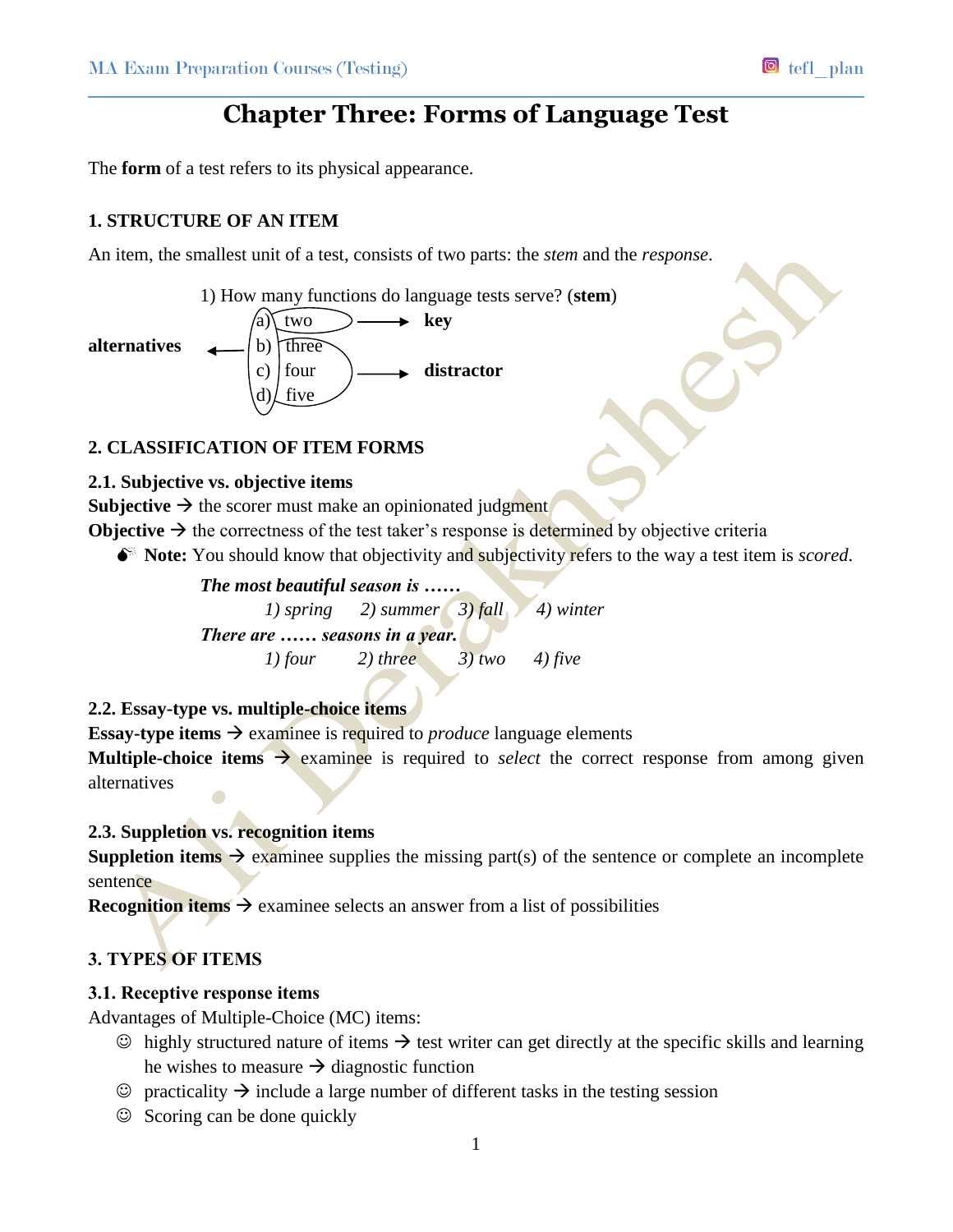### $\odot$  no judgments as to degrees of correctness  $\rightarrow$  reliability

Disadvantages of items:

- $\circled{e}$  test only recognition knowledge but not language communication  $\rightarrow$  passive
- $\circledcirc$  harmful washback,
- $\odot$  expose students to errors,
- $\odot$  de-contextualized.
- $\odot$  time-consuming to construct,
- $\odot$  simpler to answer than subjective tests,
- $\odot$  encourage guessing.

To compensate for students' guessing on tests:

#### **Guessing Correction Formula** = Right – Wrong **<sup>n</sup> -1**

where *n* refers to the number of options.

 **Example: In a test which consisted of 80 items with four options, a student answered 50 items correctly and gave 30 wrong answers. After applying guessing correction formula his score would be** ---------

$$
Score = Right - \frac{Wrong}{n-1} = 50 - \frac{30}{4-1} = 50 - 10 = 40
$$

### **3.2. Personal response items**

In recent years, language teachers have stepped up efforts to develop non-test assessment options. Such innovations are referred to as **alternative assessment options** that encourage the students to produce responses that hold personal meaning.

#### **3.2.1. Self-assessment**

Any items wherein students are asked to rate their own knowledge, skills, or performances

It provides the teacher with some idea of how the students view their own language abilities and development

- speed
- $\odot$  direct involvement of students  $\rightarrow$  increased motivation
- $\odot$  the encouragement of autonomy
- $\otimes$  subjectivity

 $\bullet^*$  **Note:** Peer-assessment is a variation on this theme that requires students to rate each other

Categories of self- and peer-assessment:

- Direct assessment of a specific performance
- Indirect assessment of general competence